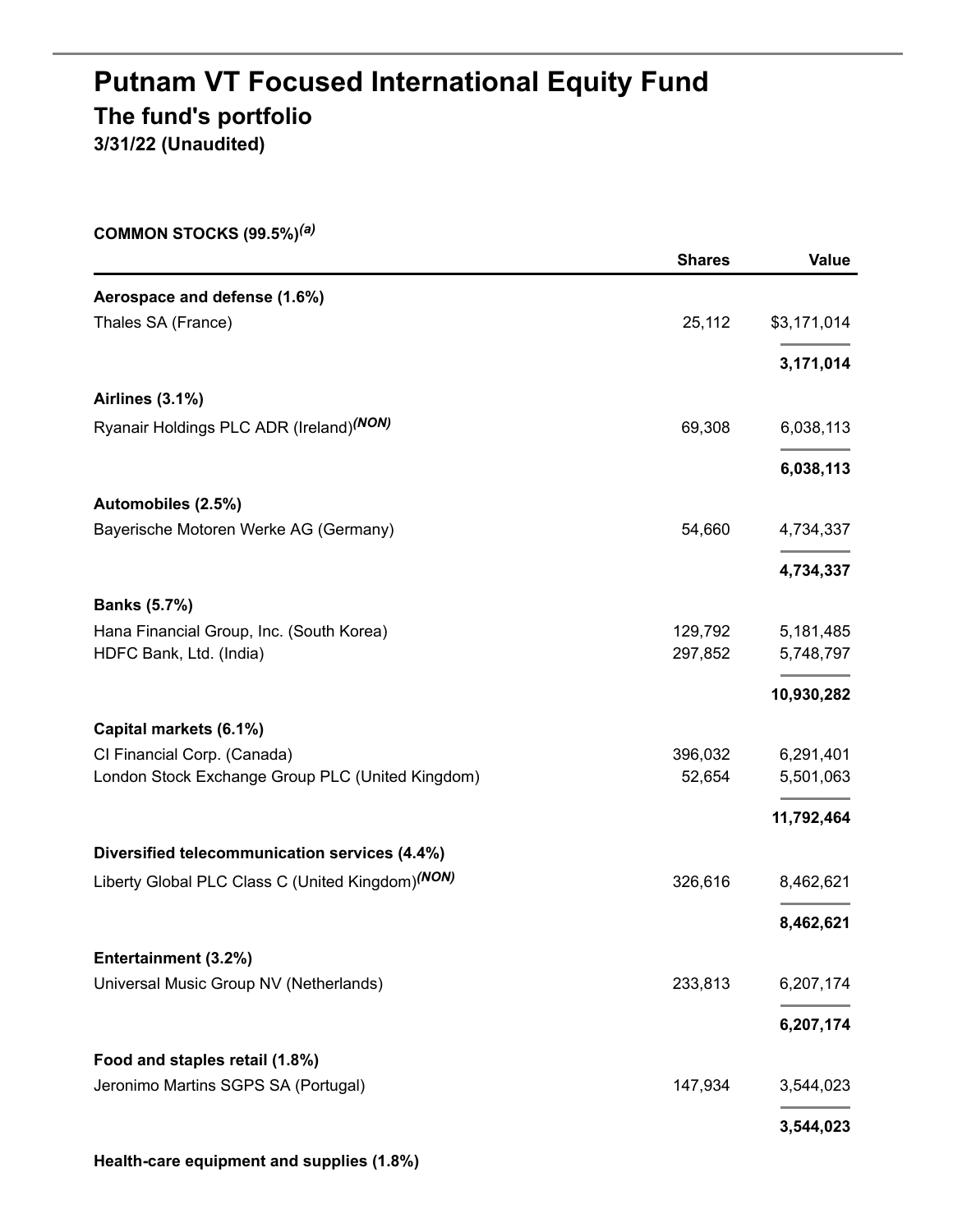| Koninklijke Philips NV (Netherlands)               | 115,541 | 3,534,745  |
|----------------------------------------------------|---------|------------|
|                                                    |         | 3,534,745  |
| Household durables (6.4%)                          |         |            |
| Berkeley Group Holdings PLC (The) (United Kingdom) | 111,043 | 5,404,910  |
| Sony Group Corp. (Japan)                           | 67,000  | 6,915,136  |
|                                                    |         | 12,320,046 |
| Interactive media and services (4.2%)              |         |            |
| Alphabet, Inc. Class C(NON)                        | 2,873   | 8,024,260  |
|                                                    |         | 8,024,260  |
| Internet and direct marketing retail (7.9%)        |         |            |
| Alibaba Group Holding, Ltd. (China)(NON)           | 504,800 | 6,909,340  |
| JD.com, Inc. Class A (China) <sup>(NON)</sup>      | 118,650 | 3,475,001  |
| Prosus NV (China)                                  | 93,813  | 4,966,211  |
|                                                    |         | 15,350,552 |
| IT Services (3.0%)                                 |         |            |
| Capgemini SE (France)                              | 25,864  | 5,753,271  |
|                                                    |         | 5,753,271  |
| Life sciences tools and services (2.4%)            |         |            |
| ICON PLC (Ireland) <sup>(NON)</sup>                | 19,379  | 4,713,360  |
|                                                    |         | 4,713,360  |
| Machinery (1.7%)                                   |         |            |
| Minebea Mitsumi, Inc. (Japan)                      | 150,900 | 3,287,186  |
|                                                    |         | 3,287,186  |
| Media (3.0%)                                       |         |            |
| Cogeco Communications, Inc. (Canada)               | 71,083  | 5,883,829  |
|                                                    |         | 5,883,829  |
| Oil, gas, and consumable fuels (4.4%)              |         |            |
| Canadian Natural Resources, Ltd. (Canada)          | 137,547 | 8,516,989  |
|                                                    |         | 8,516,989  |
| Personal products (2.8%)                           |         |            |
| Unilever PLC (United Kingdom)                      | 119,586 | 5,413,625  |
|                                                    |         | 5,413,625  |
| Pharmaceuticals (8.8%)                             |         |            |
| AstraZeneca PLC (United Kingdom)                   | 72,606  | 9,628,367  |
| Bayer AG (Germany)                                 | 108,400 | 7,416,425  |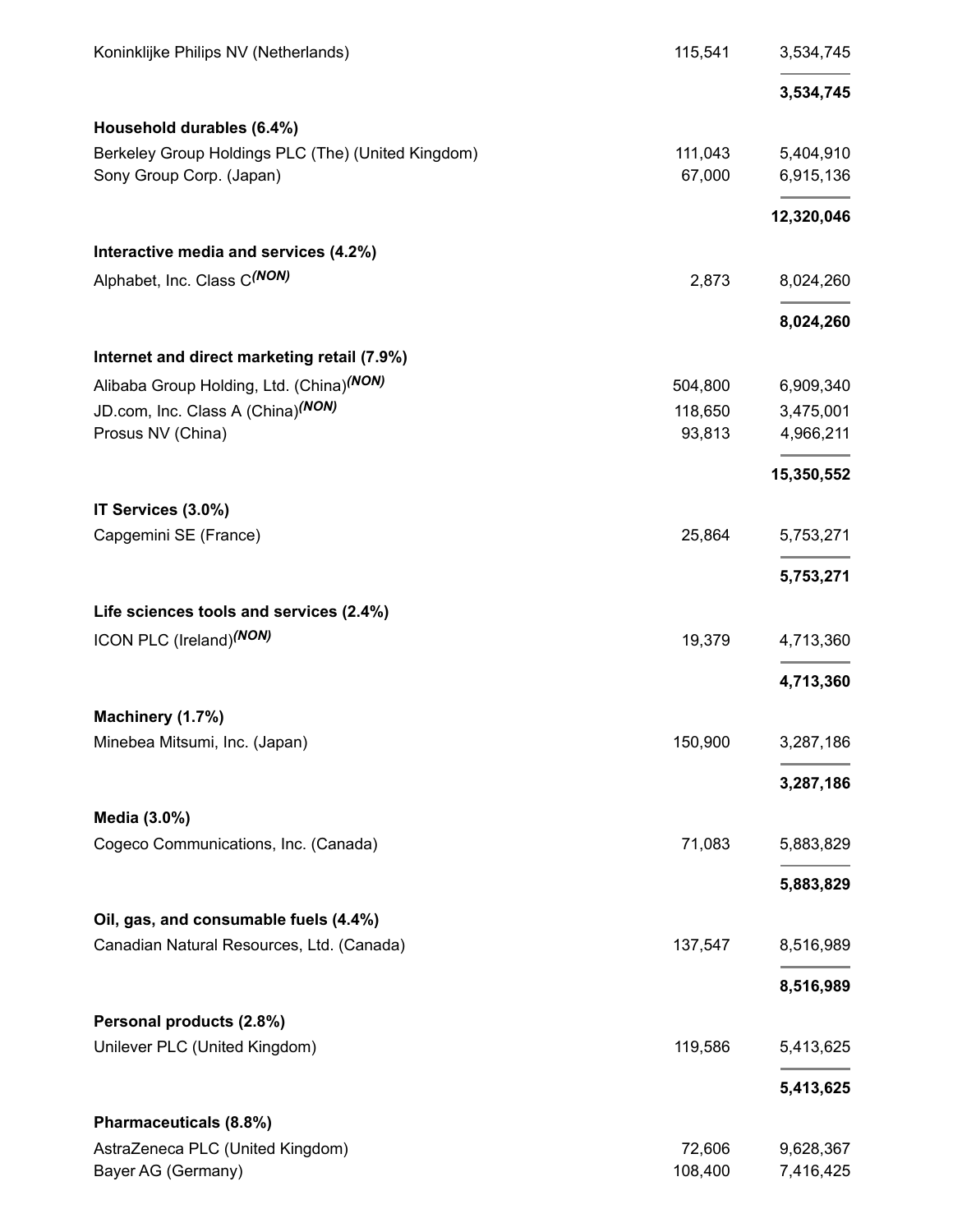|                                                       |         | 17,044,792    |
|-------------------------------------------------------|---------|---------------|
| Professional services (2.6%)                          |         |               |
| Thomson Reuters Corp. (Canada)                        | 47,096  | 5,113,258     |
|                                                       |         | 5,113,258     |
| Semiconductors and semiconductor equipment (8.5%)     |         |               |
| Japan Material Co., Ltd. (Japan)                      | 178,100 | 2,519,252     |
| SK Square Co., Ltd. (South Korea)(NON)                | 69,988  | 3,236,648     |
| Taiwan Semiconductor Manufacturing Co., Ltd. (Taiwan) | 518,000 | 10,709,357    |
|                                                       |         | 16,465,257    |
| Software (4.2%)                                       |         |               |
| Constellation Software, Inc. (Canada)                 | 4,744   | 8,109,369     |
|                                                       |         | 8,109,369     |
| Technology hardware, storage, and peripherals (2.4%)  |         |               |
| Samsung Electronics Co., Ltd. (South Korea)           | 81,383  | 4,649,219     |
|                                                       |         | 4,649,219     |
| Thrifts and mortgage finance (2.4%)                   |         |               |
| Home Capital Group, Inc. (Canada)                     | 151,240 | 4,597,144     |
|                                                       |         | 4,597,144     |
| Trading companies and distributors (3.0%)             |         |               |
| ITOCHU Corp. (Japan)                                  | 172,400 | 5,848,161     |
|                                                       |         | 5,848,161     |
| Wireless telecommunication services (1.6%)            |         |               |
| SK Telecom Co., Ltd. (South Korea)                    | 66,311  | 3,103,537     |
|                                                       |         | 3,103,537     |
| Total common stocks (cost \$199,275,293)              |         | \$192,608,628 |

#### **SHORT-TERM INVESTMENTS (0.4%)** *(a)*

| <b>Principal amount</b> | Value     |
|-------------------------|-----------|
| \$432,000               | \$432,000 |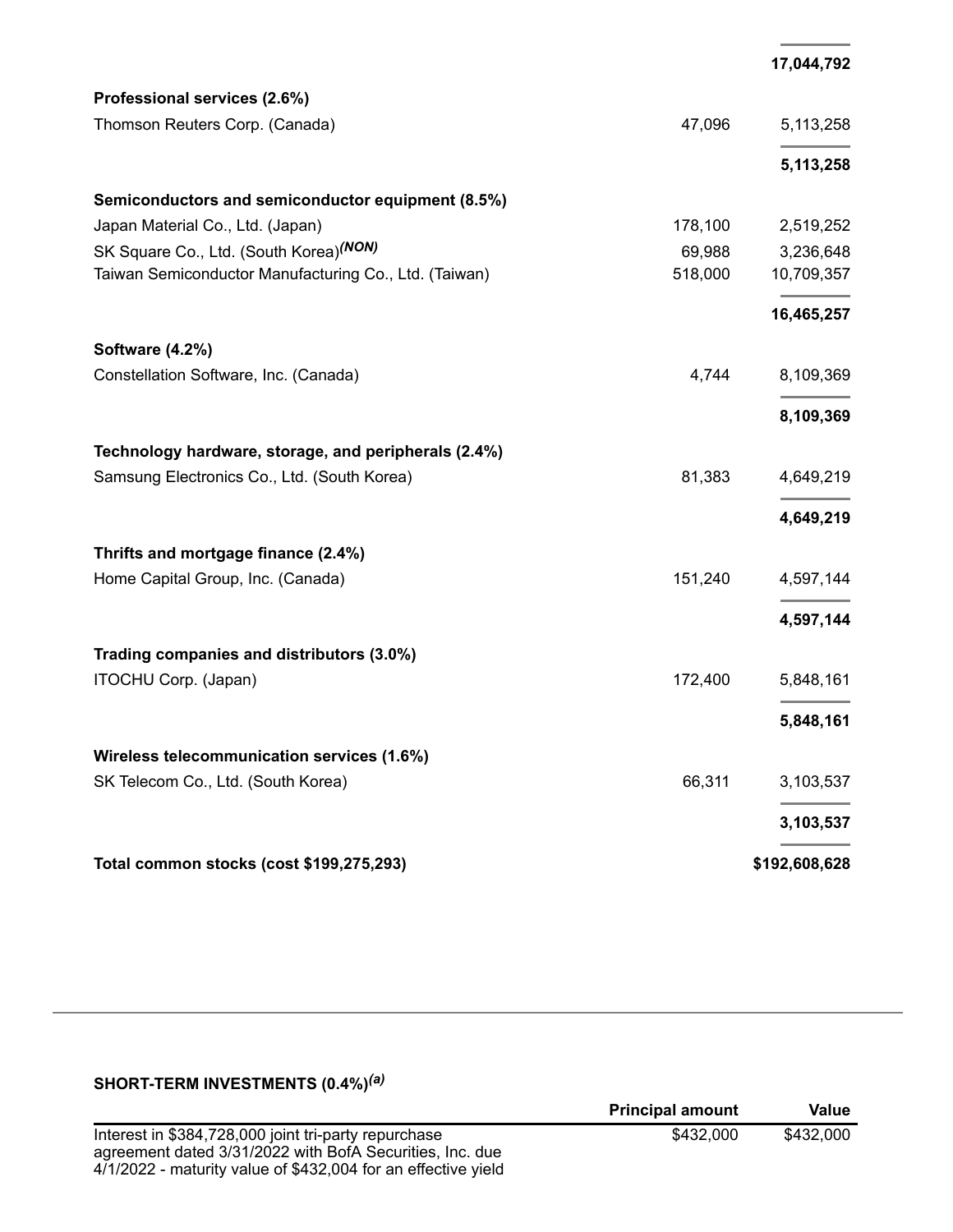| of 0.300% (collateralized by Agency Mortgage-Backed<br>Securities with coupon rates ranging from 2.000% to<br>4.500% and due dates ranging from 2/1/2042 to 3/1/2052,<br>valued at \$392,422,560) |         |               |
|---------------------------------------------------------------------------------------------------------------------------------------------------------------------------------------------------|---------|---------------|
| U.S. Treasury Bills 0.069%, 4/21/22                                                                                                                                                               | 200,000 | 199.986       |
| U.S. Treasury Bills 0.057%, 4/14/22                                                                                                                                                               | 100,000 | 99,995        |
| Total short-term investments (cost \$731,989)                                                                                                                                                     |         | \$731.981     |
| <b>TOTAL INVESTMENTS</b>                                                                                                                                                                          |         |               |
| Total investments (cost \$200,007,282)                                                                                                                                                            |         | \$193,340,609 |

### *Key to holding's abbreviations*

ADR American Depository Receipts: Represents ownership of foreign securities on deposit with a custodian bank.

## **Notes to the fund's portfolio**

Unless noted otherwise, the notes to the fund's portfolio are for the close of the fund's reporting period, which ran from January 1, 2022 through March 31, 2022 (the reporting period). Within the following notes to the portfolio, references to "Putnam Management" represent Putnam Investment Management, LLC, the fund's manager, an indirect whollyowned subsidiary of Putnam Investments, LLC, references to "ASC 820" represent Accounting Standards Codification 820 *Fair Value Measurements and Disclosures* and references to "OTC", if any, represent over-the-counter.

- *(a)* Percentages indicated are based on net assets of \$193,671,281.
- *(NON)* This security is non-income-producing.

Affiliated company. Transactions during the period with any company which is under common ownership or control were as follows:

| Name of affiliate                             | <b>Fair value</b><br>as of<br>12/31/21 | <b>Purchase</b><br>cost             | proceeds  | Sale Investment<br>income | <b>Shares</b><br>outstanding<br>and fair<br>value as of<br>3/31/22 |
|-----------------------------------------------|----------------------------------------|-------------------------------------|-----------|---------------------------|--------------------------------------------------------------------|
| <b>Short-term investments</b>                 |                                        |                                     |           |                           |                                                                    |
| Putnam Cash Collateral<br>Pool, LLC*#         |                                        | $$-.$ \$4,484,250 \$4,484,250       |           | \$166                     |                                                                    |
| <b>Putnam Short Term</b><br>Investment Fund** | 3.863.766                              | 1,293,608                           | 5.157.374 | 224                       |                                                                    |
| <b>Total Short-term</b><br>investments        |                                        | \$3,863,766 \$5,777,858 \$9,641,624 |           | \$390                     |                                                                    |

\* The fund may lend securities, through its agent, to qualified borrowers in order to earn additional income. The loans are collateralized by cash in an amount at least equal to the fair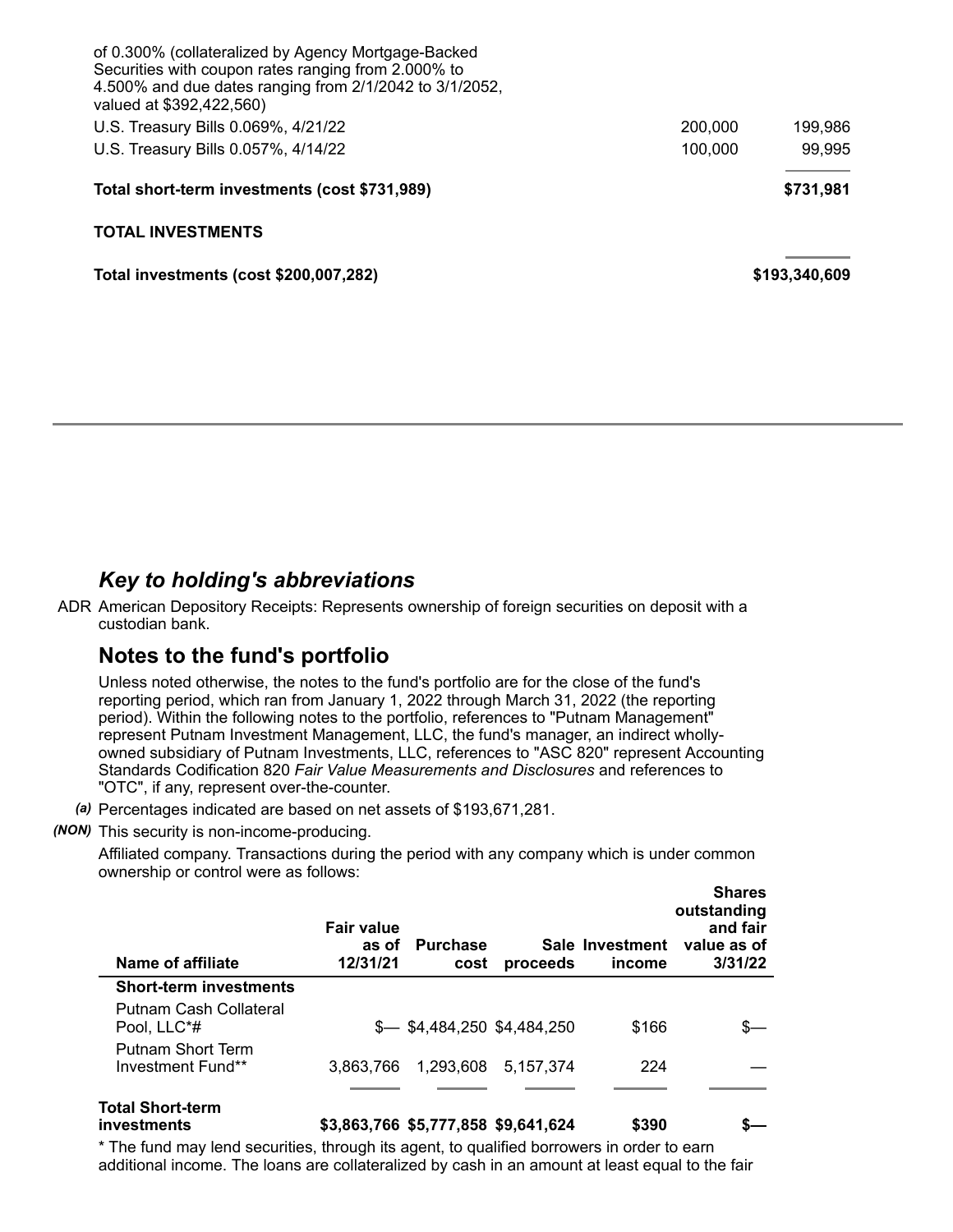value of the securities loaned. The fair value of securities loaned is determined daily and any additional required collateral is allocated to the fund on the next business day. The remaining maturities of the securities lending transactions are considered overnight and continuous. The risk of borrower default will be borne by the fund's agent; the fund will bear the risk of loss with respect to the investment of the cash collateral. The fund receives cash collateral, which is invested in Putnam Cash Collateral Pool, LLC, a limited liability company managed by an affiliate of Putnam Management. Investments in Putnam Cash Collateral Pool, LLC are valued at its closing net asset value each business day. There are no management fees charged to Putnam Cash Collateral Pool, LLC and there were no realized or unrealized gains or losses during the period.

# At the close of the reporting period, the fund did not have any securities on loan.

\*\* Management fees charged to Putnam Short Term Investment Fund have been waived by Putnam Management. There were no realized or unrealized gains or losses during the period.

Unless otherwise noted, the rates quoted in Short-term investments security descriptions represent the weighted average yield to maturity.

The dates shown on debt obligations are the original maturity dates.

#### **DIVERSIFICATION BY COUNTRY**

Distribution of investments by country of risk at the close of the reporting period, excluding collateral received, if any (as a percentage of Portfolio Value):

| Canada               | 19.9%  |
|----------------------|--------|
| United Kingdom       | 17.8   |
| Japan                | 9.6    |
| South Korea          | 8.4    |
| China                | 8.0    |
| Germany              | 6.3    |
| Ireland              | 5.6    |
| Taiwan               | 5.5    |
| Netherlands          | 5.0    |
| France               | 4.6    |
| <b>United States</b> | 4.5    |
| India                | 3.0    |
| Portugal             | 1.8    |
| Total                | 100.0% |

**Security valuation:** Portfolio securities and other investments are valued using policies and procedures adopted by the Board of Trustees. The Trustees have formed a Pricing Committee to oversee the implementation of these procedures and have delegated responsibility for valuing the fund's assets in accordance with these procedures to Putnam Management. Putnam Management has established an internal Valuation Committee that is responsible for making fair value determinations, evaluating the effectiveness of the pricing policies of the fund and reporting to the Pricing Committee.

Investments for which market quotations are readily available are valued at the last reported sales price on their principal exchange, or official closing price for certain markets, and are classified as Level 1 securities under ASC 820. If no sales are reported, as in the case of some securities that are traded OTC, a security is valued at its last reported bid price and is generally categorized as a Level 2 security.

Market quotations are not considered to be readily available for certain debt obligations (including short-term investments with remaining maturities of 60 days or less) and other investments; such investments are valued on the basis of valuations furnished by an independent pricing service approved by the Trustees or dealers selected by Putnam Management. Such services or dealers determine valuations for normal institutional-size trading units of such securities using methods based on market transactions for comparable securities and various relationships, generally recognized by institutional traders, between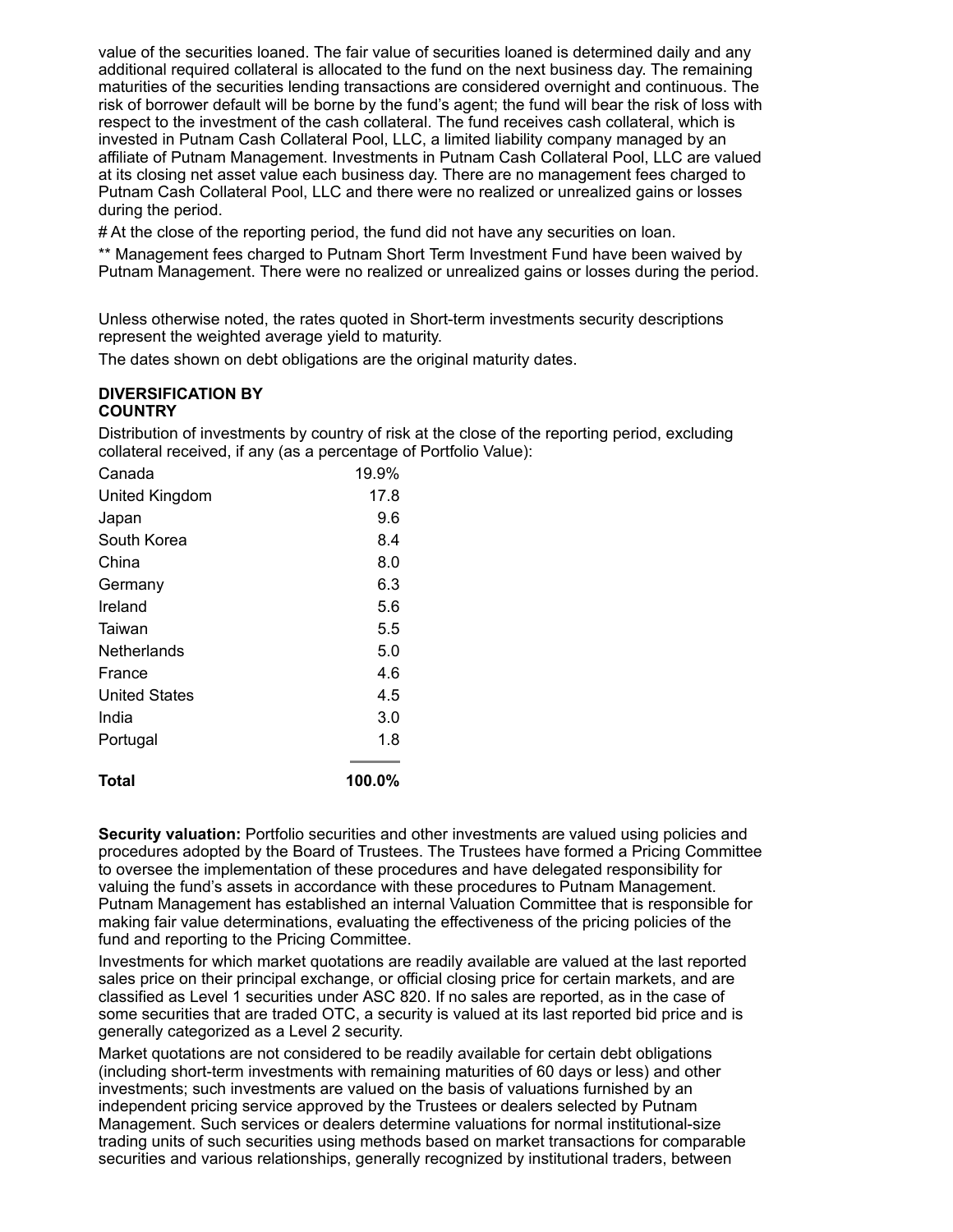securities (which consider such factors as security prices, yields, maturities and ratings). These securities will generally be categorized as Level 2.

Many securities markets and exchanges outside the U.S. close prior to the scheduled close of the New York Stock Exchange and therefore the closing prices for securities in such markets or on such exchanges may not fully reflect events that occur after such close but before the scheduled close of the New York Stock Exchange. Accordingly, on certain days, the fund will fair value certain foreign equity securities taking into account multiple factors including movements in the U.S. securities markets, currency valuations and comparisons to the valuation of American Depository Receipts, exchange-traded funds and futures contracts. The foreign equity securities, which would generally be classified as Level 1 securities, will be transferred to Level 2 of the fair value hierarchy when they are valued at fair value. The number of days on which fair value prices will be used will depend on market activity and it is possible that fair value prices will be used by the fund to a significant extent. At the close of the reporting period, fair value pricing was used for certain foreign securities in the portfolio. Securities quoted in foreign currencies, if any, are translated into U.S. dollars at the current exchange rate.

To the extent a pricing service or dealer is unable to value a security or provides a valuation that Putnam Management does not believe accurately reflects the security's fair value, the security will be valued at fair value by Putnam Management in accordance with policies and procedures approved by the Trustees. Certain investments, including certain restricted and illiquid securities and derivatives, are also valued at fair value following procedures approved by the Trustees. These valuations consider such factors as significant market or specific security events such as interest rate or credit quality changes, various relationships with other securities, discount rates, U.S. Treasury, U.S. swap and credit yields, index levels, convexity exposures, recovery rates, sales and other multiples and resale restrictions. These securities are classified as Level 2 or as Level 3 depending on the priority of the significant inputs.

To assess the continuing appropriateness of fair valuations, the Valuation Committee reviews and affirms the reasonableness of such valuations on a regular basis after considering all relevant information that is reasonably available. Such valuations and procedures are reviewed periodically by the Trustees. The fair value of securities is generally determined as the amount that the fund could reasonably expect to realize from an orderly disposition of such securities over a reasonable period of time. By its nature, a fair value price is a good faith estimate of the value of a security in a current sale and does not reflect an actual market price, which may be different by a material amount.

**Repurchase agreements:** The fund, or any joint trading account, through its custodian, receives delivery of the underlying securities, the fair value of which at the time of purchase is required to be in an amount at least equal to the resale price, including accrued interest. Collateral for certain tri-party repurchase agreements, which totaled \$440,640 at the end of the reporting period, is held at the counterparty's custodian in a segregated account for the benefit of the fund and the counterparty. Putnam Management is responsible for determining that the value of these underlying securities is at all times at least equal to the resale price, including accrued interest. In the event of default or bankruptcy by the other party to the agreement, retention of the collateral may be subject to legal proceedings.

ASC 820 establishes a three-level hierarchy for disclosure of fair value measurements. The valuation hierarchy is based upon the transparency of inputs to the valuation of the fund's investments. The three levels are defined as follows:

**Level 1:** Valuations based on quoted prices for identical securities in active markets.

**Level 2:** Valuations based on quoted prices in markets that are not active or for which all significant inputs are observable, either directly or indirectly.

**Level 3:** Valuations based on inputs that are unobservable and significant to the fair value measurement.

The following is a summary of the inputs used to value the fund's net assets as of the close of the reporting